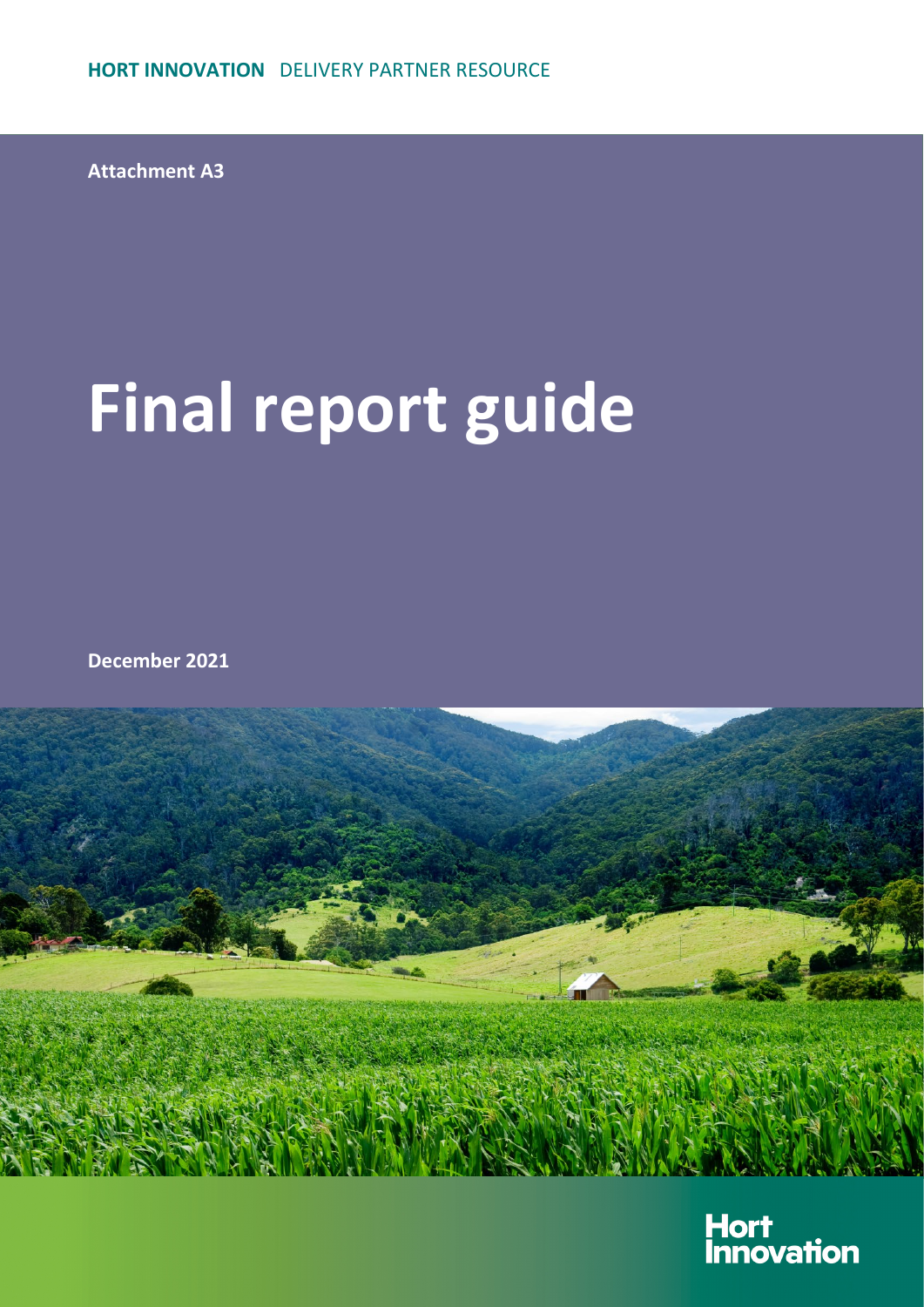# **Contents**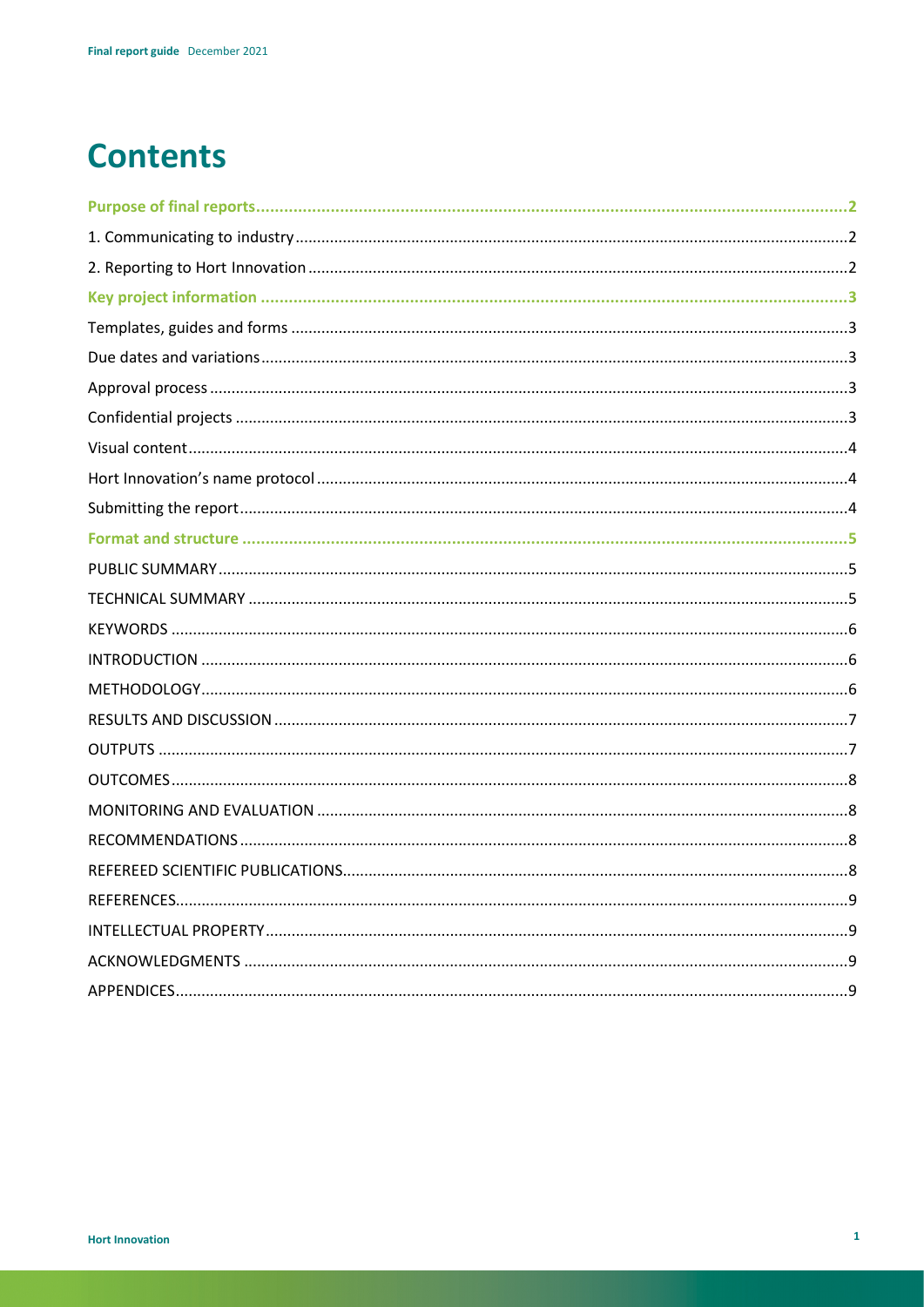# **Purpose of final reports**

*Final reports communicate the outcomes and outputs of Hort Innovation funded projects to key stakeholders such as growers, industry participants, government and others.*

*The final report should demonstrate how the project has performed against the achievement criteria, outputs and outcomes detailed in the Research Agreement.*

*They should also document any project improvements that were adopted during the project, highlight any issues or risks that emerged, and identify any intellectual property, commercialisation and confidentiality issues and developments.*

Hort Innovation requires final reports for two key reasons:

# **1. Communicating to industry**

Hort Innovation uses the information supplied in final reports to communicate about the project and its outcomes and outputs with stakeholders – growers, industry participants, government and other stakeholders – usually through communications channels such as our and website. The final report must clearly communicate the industry benefits of the project investment.

With this in mind, the final report must be user-friendly and in the final report format described below using the final report template. Delivery partners should supply information that is clear, and complete.

Final reports may also be lodged with the National Library and the State Library of NSW to comply with copyright legislation. The Australian National Bibliographic Service indexes the final reports to facilitate free access to the information – researchers can avoid replication of research and development (R&D) by searching these facilities. Results of the R&D are usually in the process of adoption by the time a final report is written. However, final reports are accessed by growers and other stakeholders to gain full details of the research.

Final reports should not be the sole vehicle for communicating project outputs and outcomes to industry. Depending on the agreement, delivery partners can communicate non-confidential information from a final report, however this does not remove the obligation for the final report to be submitted to and accepted by Hort Innovation.

In doing so, the delivery partner must adhere to the terms of the contract ("Agreement") regarding acknowledgement of Hort Innovation and the correct funding statement is used. Please refer to the Hort Innovation publication guide for information relating to requirements for funding statements, available via the Delivery Partner Portal or alternatively on the delivery partner section of our website at [www.horticulture.com.au/delivery-partners.](http://www.horticulture.com.au/delivery-partners)

# **2. Reporting to Hort Innovation**

Final reports provide a platform for delivery partners to formally demonstrate the performance of a project to Hort Innovation – that it has achieved intended outcomes. In turn, final reports assist Hort Innovation with obligations of ensuring accountability to growers and levy payers, the Australian Government and other stakeholders.

It is important to note that the final report and achievement of all milestone reports completes the project.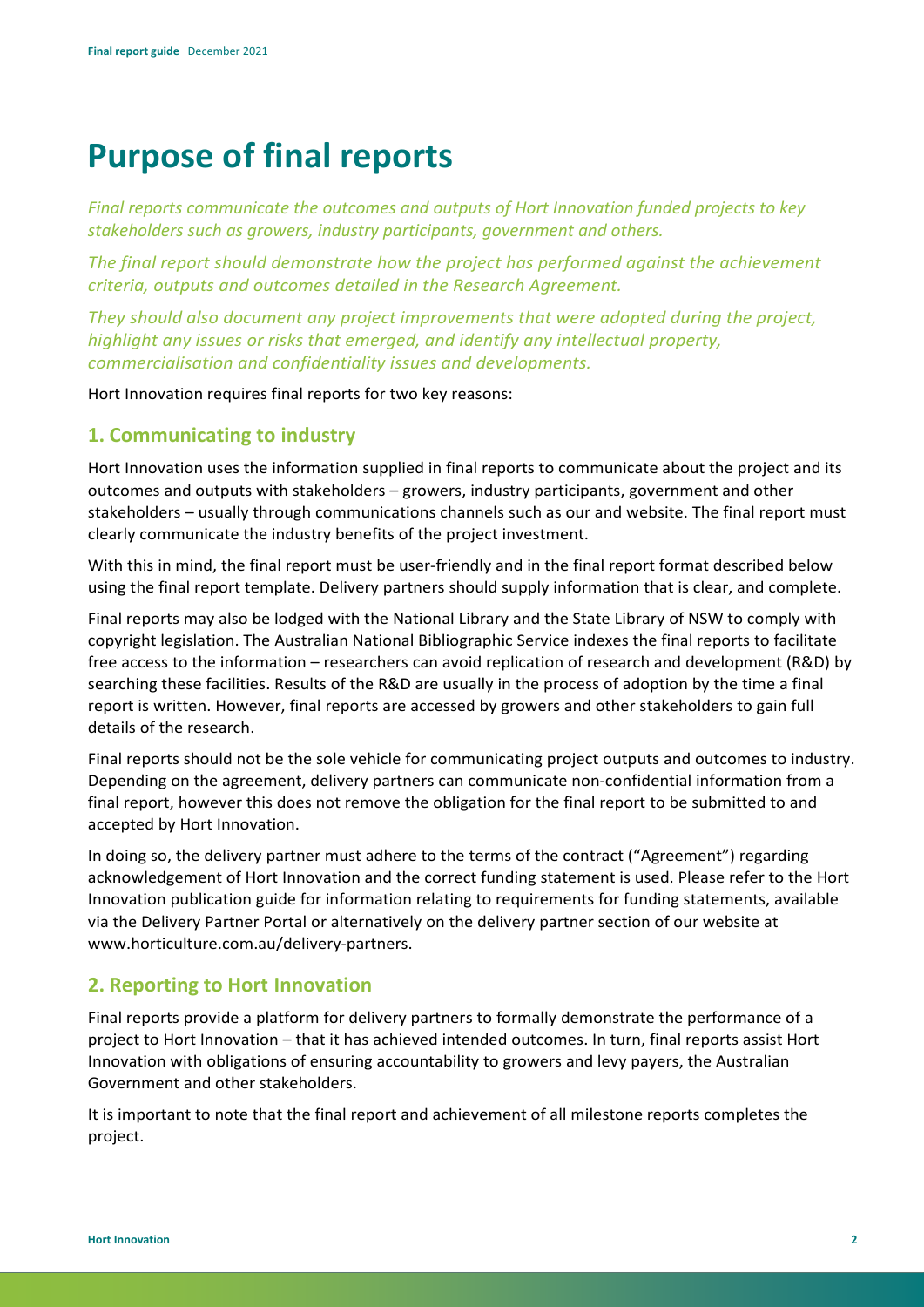# **Key project information**

## **Templates, guides and forms**

All templates, guides and forms can be found on the Delivery Partner Portal or alternatively, on the delivery partner section of our website at [www.horticulture.com.au/delivery-partners. T](http://www.horticulture.com.au/delivery-partners)his includes the final report template and guide, milestone report template and guide, Monitoring and Evaluation (M&E) template and guide and many more.

## **Due dates and variations**

Final reports form part of the contractual requirements under the terms of the Agreement and are due in accordance with the schedule in that Agreement.

Hort Innovation regularly checks for overdue final reports. The submission of the final report is a strict contractual requirement under the terms of the Agreement.

A valid reason for extending the due date of a final report may be considered by Hort Innovation, and if an extension is required, a request for extension must be submitted to Hort Innovation via Hort Innovation's Delivery Partner Portal prior to the due date. Requests to change the due date after the actual due date will not be accepted.

Requests for changes to milestone achievement criteria, progress payments, project personnel or other changes to a project must be made prior to the due date for submission of the final report. These requests must be discussed with the appropriate Project Manager at Hort Innovation who will advise the correct course of action. These requests will be assessed by Hort Innovation, and if a request is approved by Hort Innovation (in its discretion), the project details will be updated in Hort Innovation's project management system and through a written variation to the Agreement.

## **Approval process**

Final reports are submitted through Hort Innovations Delivery Partner Portal. After submission, final reports are reviewed by Hort Innovation to ensure they meet standards. If a final report does not meet standards, it will be returned through the Delivery Partner Portal to the delivery partner for review, editing and resubmission.

Final report standards include, but are not limited to:

- $\Box$  The summary provides an effective overview of the project
- $\Box$  The project has delivered against the terms of the Agreement
- $\Box$  The report has been produced using Hort Innovation's final report template
- Each of the template sections provide the required information as stipulated below in the 'Format and structure' section
- $\Box$  The report has undergone proper editing.

## **Confidential projects**

Final reports for confidential projects must be clearly marked as confidential – the option to do so, is located on the first page of the final report template. If individual sections of the final report are confidential, this should be indicated on the first page of the template and clearly highlighted in yellow where they appear in the final report.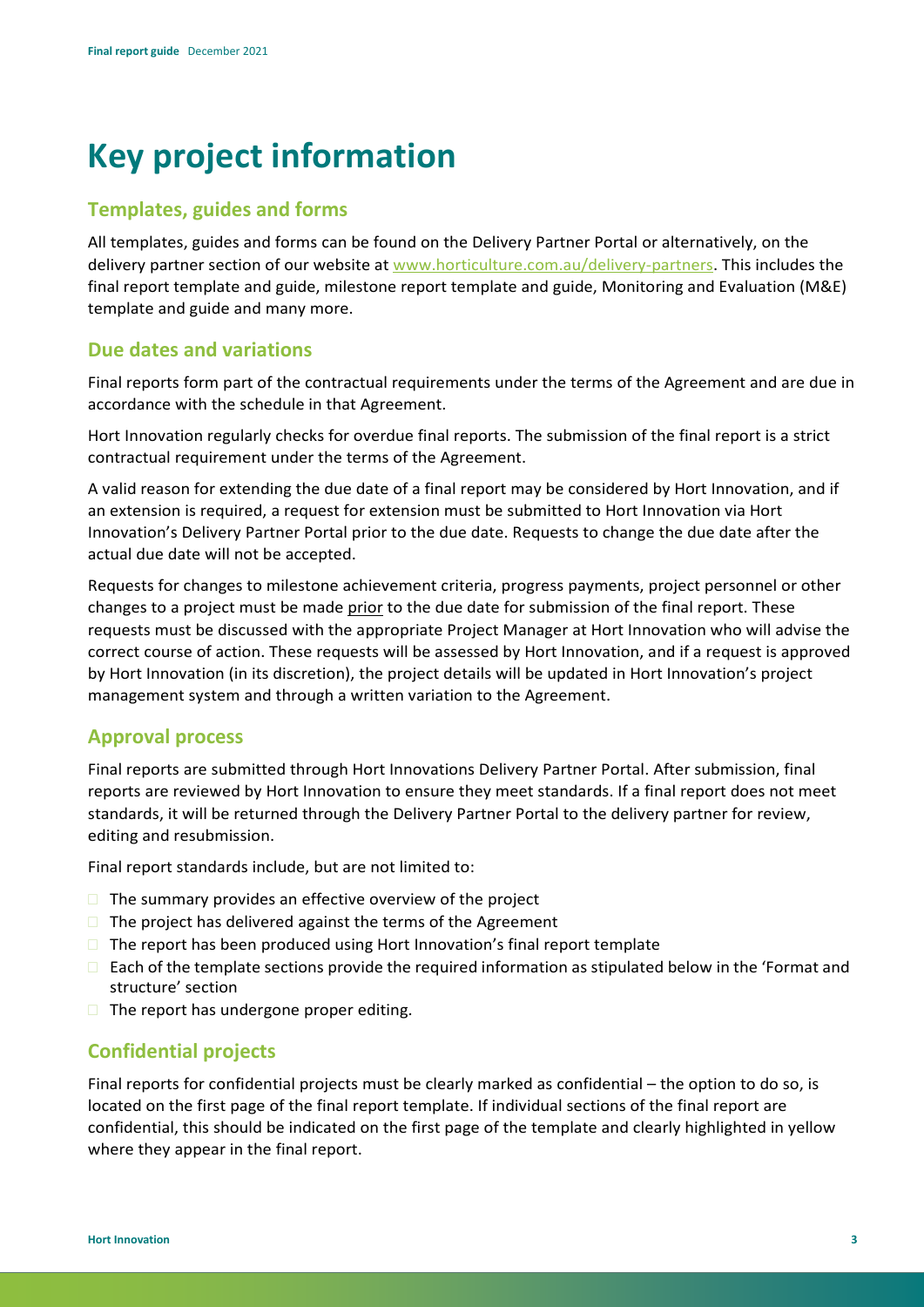To assist Hort Innovation with obligations of accurately communicating project results on a confidential project, a public project summary must be provided. Some projects may require a public version of the final report in addition to a confidential final report.

#### **Visual content**

Hort Innovation uses visual content to assist with communication to stakeholders – growers, industry participants, government and other stakeholders.

Visual content, such as images; designs, graphics and illustrations; footage and advertorials; and quotes and written content that are submitted to Hort Innovation may be used to illustrate project progress or activities in Hort Innovation communication channels, annual reports, web pages and the like.

Any visual content relating to final report activities must be included in final reports. The visual content should appear in the body of the report and should also be supplied to Hort Innovation in an appropriate format through the Delivery Partner Portal. For photographic imagery, the appropriate format includes .jpg, .tiff or .png formats at the best possible resolution.

Depending on file sizes, the visual content should be compressed into a .zip folder for transfer to Hort Innovation along with the 'Talent release form' as explained below.

#### **Intellectual property, usage rights, attributions and credits for images:**

Visual content supplied to Hort Innovation must contain necessary attributions, credits and permissions. Ownership and usage rights in and relating to this work must align with the contractual terms of the Agreement. For each image, it is important that you provide this information using the 'Talent release form'.

For each image and video, the supplied materials should include the following:

- $\Box$  .zip image folder
- □ Talent release form (if applicable) (available at [http://www.horticulture.com.au/delivery-partners\).](http://www.horticulture.com.au/delivery-partners))

## **Hort Innovation's name protocol**

To strengthen the recognition of the organisation's name it is important that reference to our name in final reports align with the following standards.

In general communication, the organisation must be referred to as **Hort Innovation**. It must not be shortened or abbreviated.

The organisation must not be referred to as HIA, HI, HIAL or any other acronym.

The organisation must be referred to as Horticulture Innovation Australia Limited in relation to legal notices and other formal disclaimers and copyright notices. In these instances, the only acceptable way to refer to the organisation in the first instance is Horticulture Innovation Australia Limited. It may then be shortened to Hort Innovation.

#### **Submitting the report**

Final reports must be submitted via the Delivery Partner Portal.

It is expected that all appendices be included in the final report document itself. Additional files (such as zipped image folders) can be separately uploaded via the Delivery Partner Portal.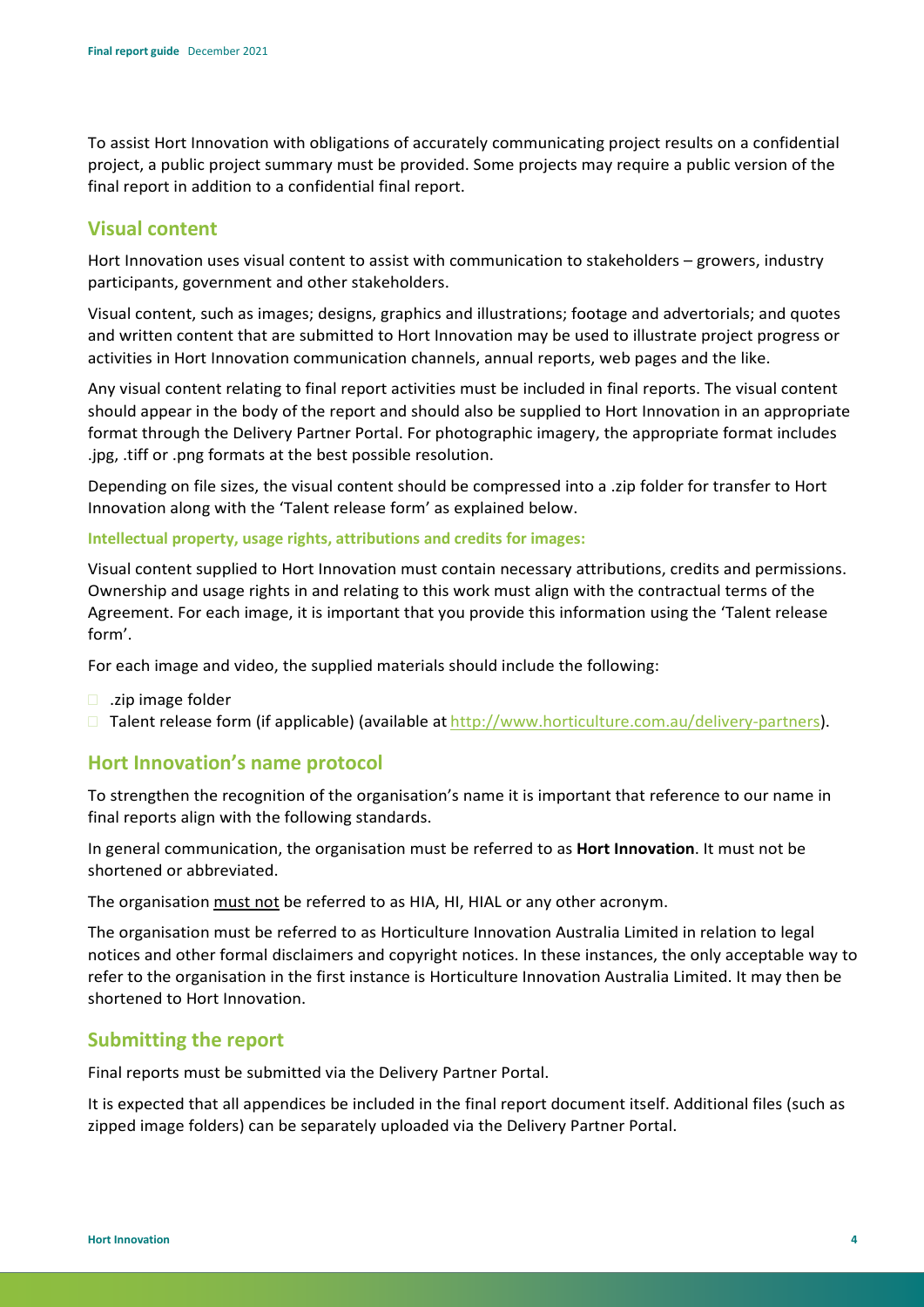# **Format and structure**

Final reports must be produced using Hort Innovation's final report template. We have provided an overview of the content requirements for the final report template sections below.

It is important that final reports use information collected as per the project's M&E Plan to provide evidence of project performance. Hort Innovation's 'Project M&E guide and template' can be found on the Delivery Partner Portal or alternatively on the delivery partner section of our website at [http://www.horticulture.com.au/delivery-partners.](http://www.horticulture.com.au/delivery-partners)

Please note that the template and guide have not been adapted for any particular project. The documents and their contents should act as a guide and will need to be considered against any particular project that it is used for and adapted accordingly in consultation with the relevant Hort Innovation Project Manager.

#### **PUBLIC SUMMARY**

The final report summary provides an at-a-glance overview of the project in full. It is the information Hort Innovation primarily uses to communicate about the project and what it achieved and produced for industry with stakeholders including growers, industry participants, government and others.

Therefore, the summary must be easy to understand, concise and factual. It should be written in plain English, with all technical terms and concepts clearly explained with a lay audience in mind. It should be written as though the reader has no prior knowledge of the project and be able to stand alone from the rest of the report.

Usually, a length of one to three paragraphs (about 500 words) is appropriate. The summary should provide:

- $\Box$  What the project set out to achieve and what industry opportunity was addressed
- **Target audience**
- $R$  Key activities
- **Key outputs**
- $\Box$  Key outcomes (results, consequences or impacts)
- □ Recommendations: for future R&D and practical application to industry.

Please do not include any commercially or institutionally sensitive material or any personally identifiable information. All information included in the final report must be correct, up to date and not be misleading. Projects that are confidential must be summarised in a way that is suitable for public release. As the summary may be presented separately from the entire final report, it must be able to stand alone.

#### **Quick tips**

- **Keep it simple and easy to read**
- **Communicate project outputs and outcomes (particularly tangible outputs that stakeholders can access and use)**
- **Think about what levy-payers and other industry stakeholders want and need to know about the project**
- **Describe progress with a big-picture-view**

#### **TECHNICAL SUMMARY**

For confidential and technical projects, an additional Technical Summary should be included. For confidential projects only the Technical Summary will be published.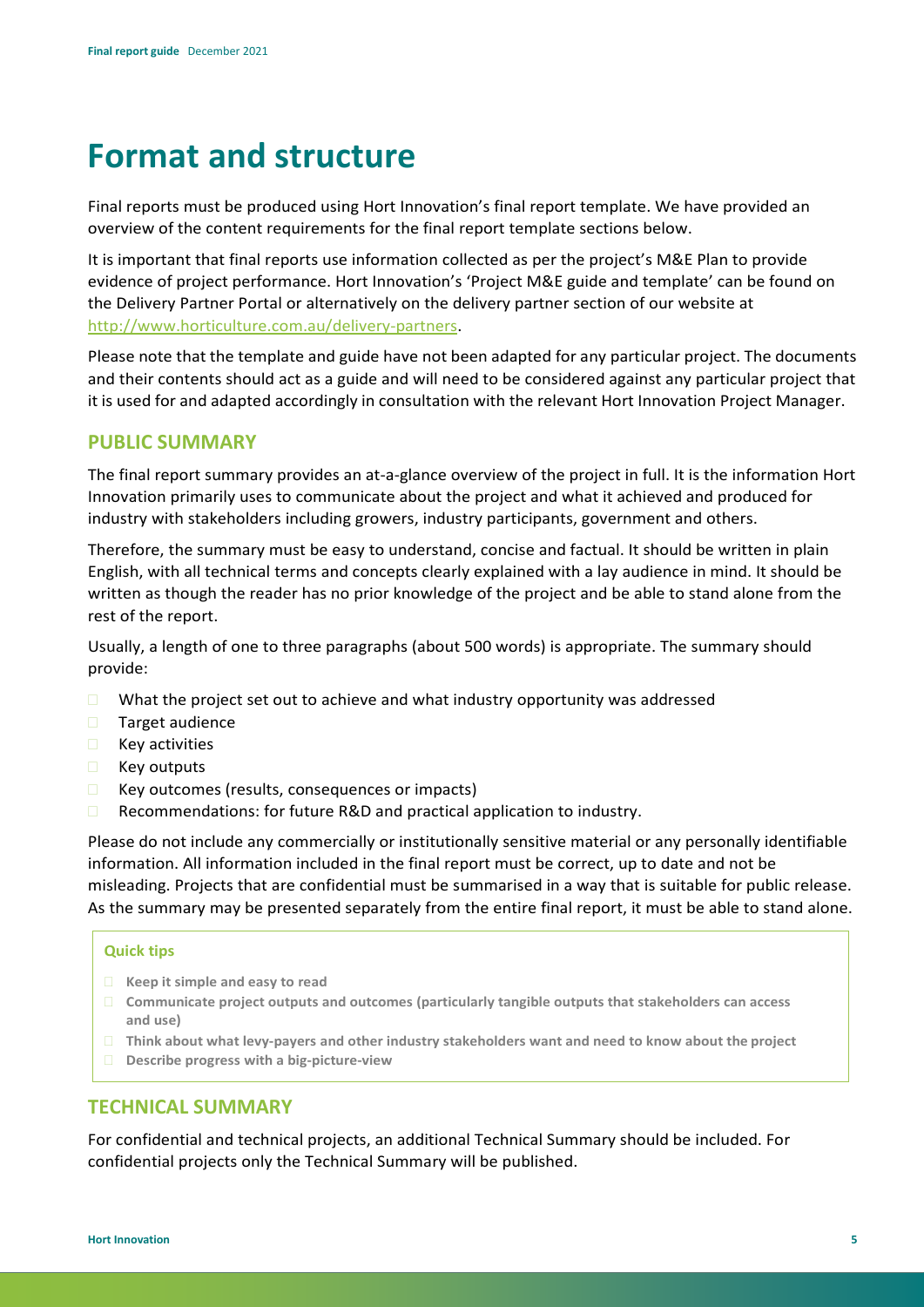#### **KEYWORDS**

In this section, provide five to 10 keywords that may be used to optimise search results within search engines such as Google.

Each keyword should be delineated by a semicolon, for example, thrips; integrated pest management; lettuce**.**

#### **INTRODUCTION**

In this section, provide the background to the project, its rationale (why the project was undertaken) and the significance for industry.

The context driving the project should be explained. Factors that served to change context and the positioning of the project should also be reviewed if relevant. This will ensure that the project can be appropriately introduced.

Foundational activities (e.g., learnings from a previous or connected project) that support the current investment should also be discussed.

Discuss linkages to the relevant Strategic Investment Plan, other/previous projects and any other background information that will put the project into context for the reader.

#### **METHODOLOGY**

In this section, outline how the project was undertaken. This will include the work performed such as experiments, field trials, technology development and extension/training events.

Describe project reach (local, regional, national) and the target audience, such as growers, consultants, Australian population.

Projects that are technical or scientific in nature, such as breeding and biotechnology, plant health, crop production, biosecurity/market access, emerging technology, postharvest, human nutrition, environment, minor use and chemicals, should include a description and justification of the project's method over other options. The methodology should include key research activities, processes, trial plans, technology transfer activities and project management, for example, project reference groups. The high-level scientific methodology should be included in the body of the report, with the detail (necessary for the methodology to be repeated) provided as an appendix.

For service delivery projects, such as industry development, training and leadership, the methodology should outline technology transfer strategies and activities. This will include delivery activities, for example, field days, newsletters, study groups, training), work plans, and project management, for example, project reference groups. For product or information generation projects, for example, communications, industry statistics and data tools, include all project delivery activities such as article/report/tool development methodology, style and format, dissemination to industry and project management.

#### **Quick tips**

- **For projects that are technical or scientific in nature, describe and justify the method over other options**
- **For service delivery projects, the methodology should outline technology transfer strategies and activities**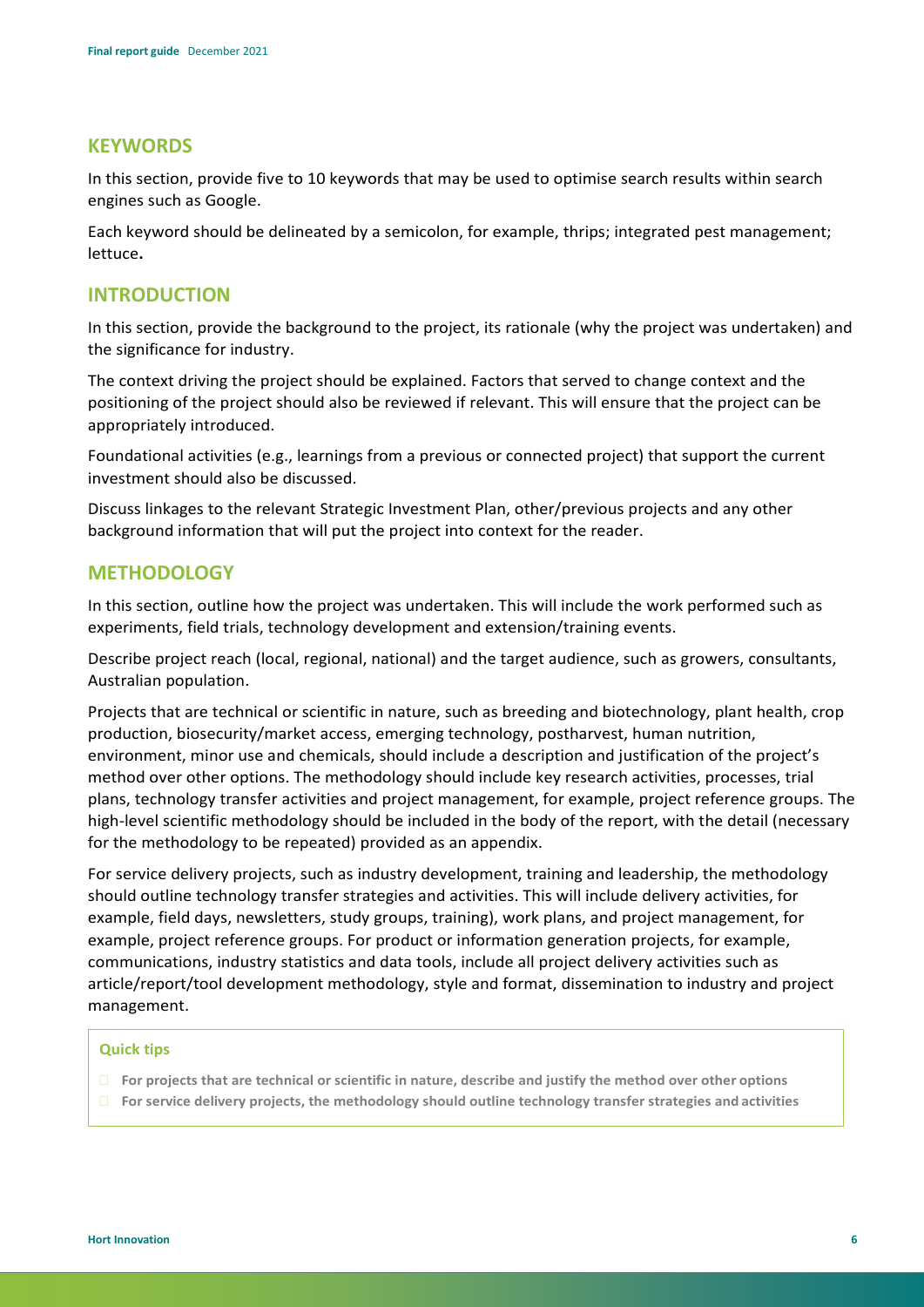#### **RESULTS AND DISCUSSION**

Provide results of the work undertaken including applicable tables, graphs and figures generated through the project. All data sets and/or databases should be supplied as appendices to the final report (and marked confidential as appropriate). The discussion should outline what the results mean for use and uptake by horticultural businesses or other industry stakeholders or for future/related research projects. Detailed scientific information (e.g., tables and figures) should be provided in appendices.

#### **OUTPUTS**

In this section, list all outputs (tangible deliverables such as products and services) that were delivered during the project in the table provided. The table in the final report template includes prompts for what should be described in each column.

Examples of the outputs must be supplied as an appendix where appropriate, or if the output is digital, a link to the output would be appropriate. Please note that during the term of the project, all outputs, where appropriate, should have been provided to Hort Innovation as part of the approval process for branding and funding acknowledgement (refer to the Hort Innovation publication guide) and as part of the submission of milestone reports.

As Hort Innovation invests in such a diverse range of projects, the outputs are wide-ranging. These include reports; field trial and experimental data; new technology; new protocols or standards; minor use permits; new cultivar or rootstock varieties; industry data; publications/websites and their reach; articles in industry magazines; industry development services; training/extension events and number of growers trained/attendance; training material; project evaluation reports; annual operating plans; and project reference group minutes.

For industry extension/training activities, include details such as dates, locations, target audience, number of attendees and subject matter. For example:

- $\Box$  For workshops and webinars provide the date, location, topics presented, guest presenters, target audience and number of attendees
- $\Box$  For articles in industry publications provide the name of the article, where it appeared and reach of the publication
- $\Box$  For industry websites include access analytics
- $\Box$  For newsletters include the name of the newsletter, number of editions, focus of the content and the reach of the newsletter.

#### **Quick tips**

- **List tangible deliverables**
- **Supply tangible deliverables where appropriate as an appendix or digital link**
- **For industry extension/training events, supply all the relevant details**
- **Refer to monitoring data collected to provide evidence of outputs as per the project's M&E Plan**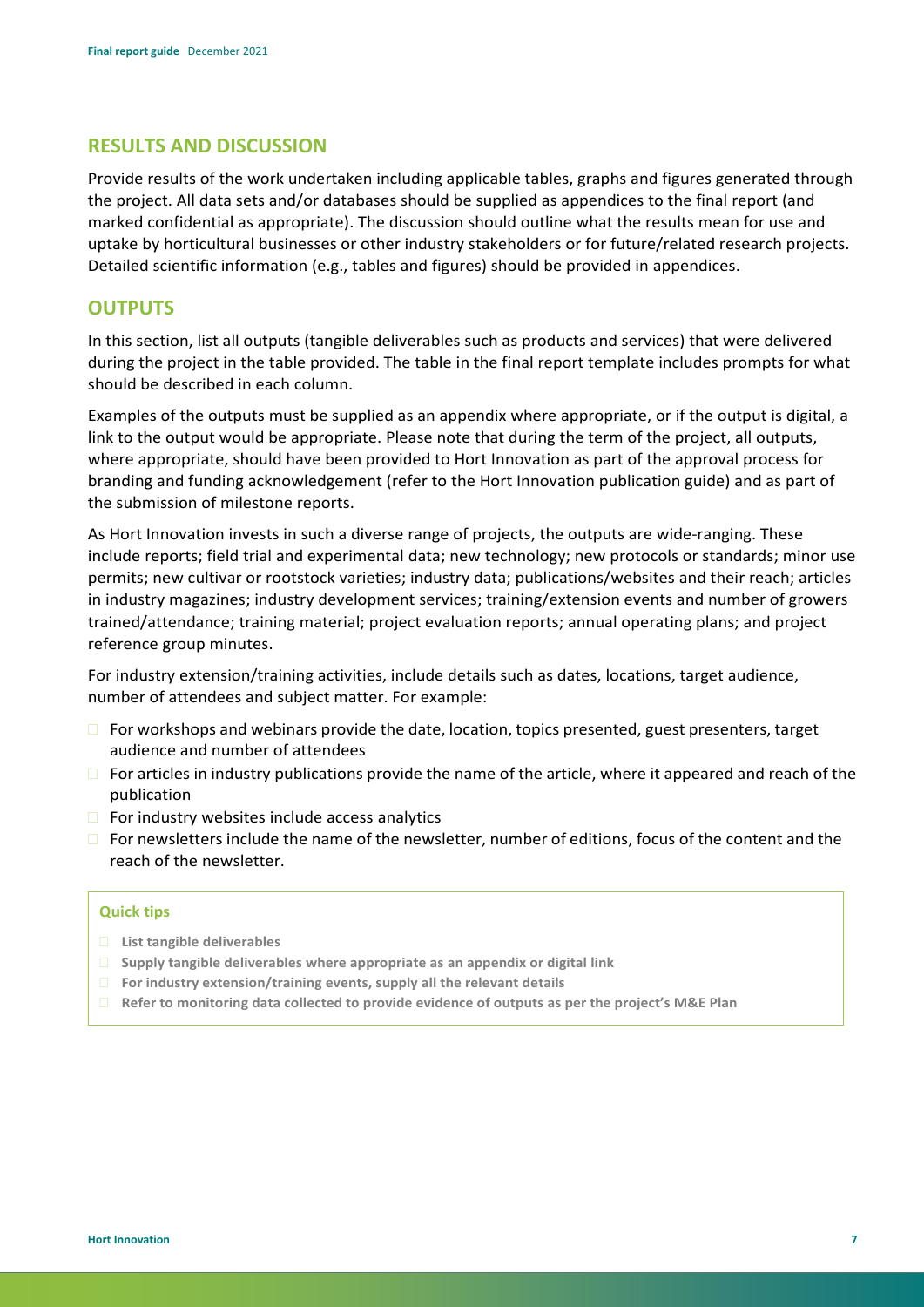#### **OUTCOMES**

In this section, detail the project outcomes (intermediate and/or end-of-project outcomes) in the table provided. The table in the final report template includes prompts for what should be described in each column.

Refer to monitoring data collected to provide evidence of outcomes as per the project's M&E Plan.

Intermediate outcomes are short- to medium-term outcomes brought about through project activities. They include changes in grower knowledge, attitudes, skills and aspirations. End-of-project outcomes are the desired final result of the project and represent the project's unique contribution.

Project outcomes should be linked to the relevant Fund outcomes (as per industry Strategic Investment Plan or Hort Frontiers strategy). Outcomes are the desired result of the project and represent the project's unique contribution to the relevant fund outcome(s), strategy(ies) and key performance indicator(s). For grant projects (or projects with external funding sources) the linkage to grant outcomes should also be included where appropriate.

This information is essential to support understanding how the specific project has contributed to the overall fund.

#### **MONITORING AND EVALUATION**

Discuss overall project performance, answering the key evaluation questions (KEQs) determined as part of the project's M&E Plan in the table provided. The table in the final report template includes prompts for what should be described in each column.

KEQs usually consider project effectiveness, relevance, appropriateness and efficiency. For projects that delivered a component of a larger program, detail any project-specific monitoring data collected. Refer to any independent evaluations undertaken for the project/program where relevant.

#### **RECOMMENDATIONS**

In this section, list the recommendations resulting from the project. For example, recommendations to industry/growers and R&D investment decision makers

This section should consider further research, development and extension (RD&E) required in the impact pathway, new RD&E needs that the project has identified and what action can be taken by the target audience of the project. It should include clear and concise recommendations for:

- $\Box$  Practical application of the project findings (what can be adopted or used by the target audience of the project – the 'so what'
- $\square$  Possibilities of future RD&E that directly flow from the work undertaken and its results
- $\Box$  Development and extension activities that would ensure full value from the project's findings for industry.

#### **REFEREED SCIENTIFIC PUBLICATIONS**

In this section, provide a list of all refereed scientific publications published during the project that can be attributed or partly attributed to the project. Also, provide a list of all scientific publications in preparation or submitted for publication.

Use the reference style provided in Hort Innovation's milestone report template. If there are no refereed scientific publications to report, enter 'None to report'.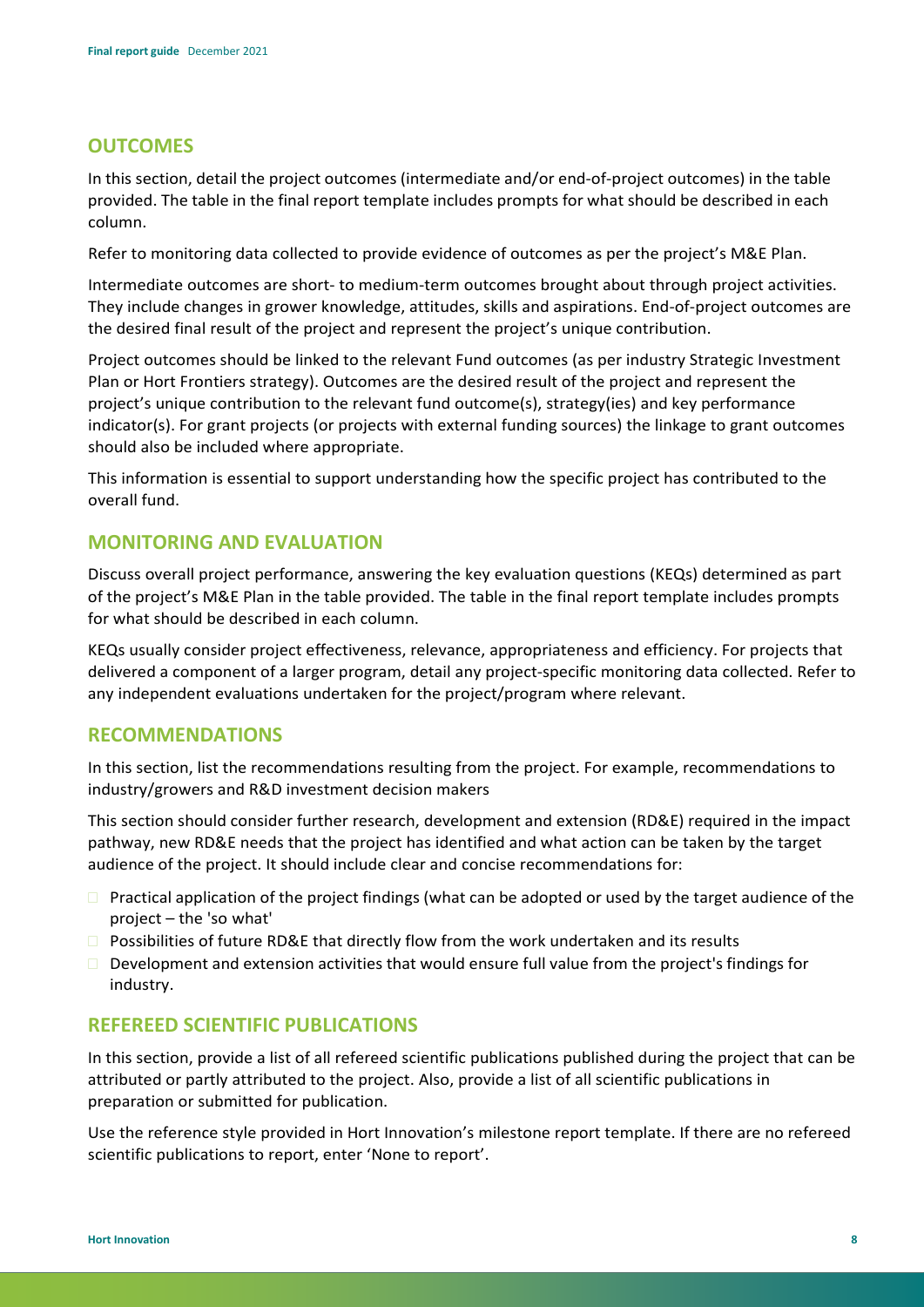#### **REFERENCES**

Provide a list of publications and information sources referred to in the final report. If there are no references or information sources, mark this section as not applicable.

#### **INTELLECTUAL PROPERTY**

Where there was background Intellectual Property used in the project and/or the generation of project intellectual property (IP), provide a summary using the format of the Hort Innovation IP Register. If an IP Register was provided in contracting of this investment, it should be updated to reflect any changes because of this investment. Please also provide narrative regarding commercialisation where appropriate. The IP Register is available on the delivery partner section of our website at <http://www.horticulture.com.au/delivery-> partners.

If the report is confidential, provide narrative regarding the rationale behind the confidentiality. Enter 'No IP, commercialisation or confidentiality issues to report' if there are none to report.

#### **ACKNOWLEDGMENTS**

Provide any acknowledgements in this section or mark this section as "not applicable".

#### **APPENDICES**

Insert a list of all documents to be appended and attach them to the final report. Please note that all appendices are published with the final report.

If an appendix includes information that should not be published, such as commercially or institutionally sensitive material such as sensitive meeting minutes, provide that information to Hort Innovation separately.